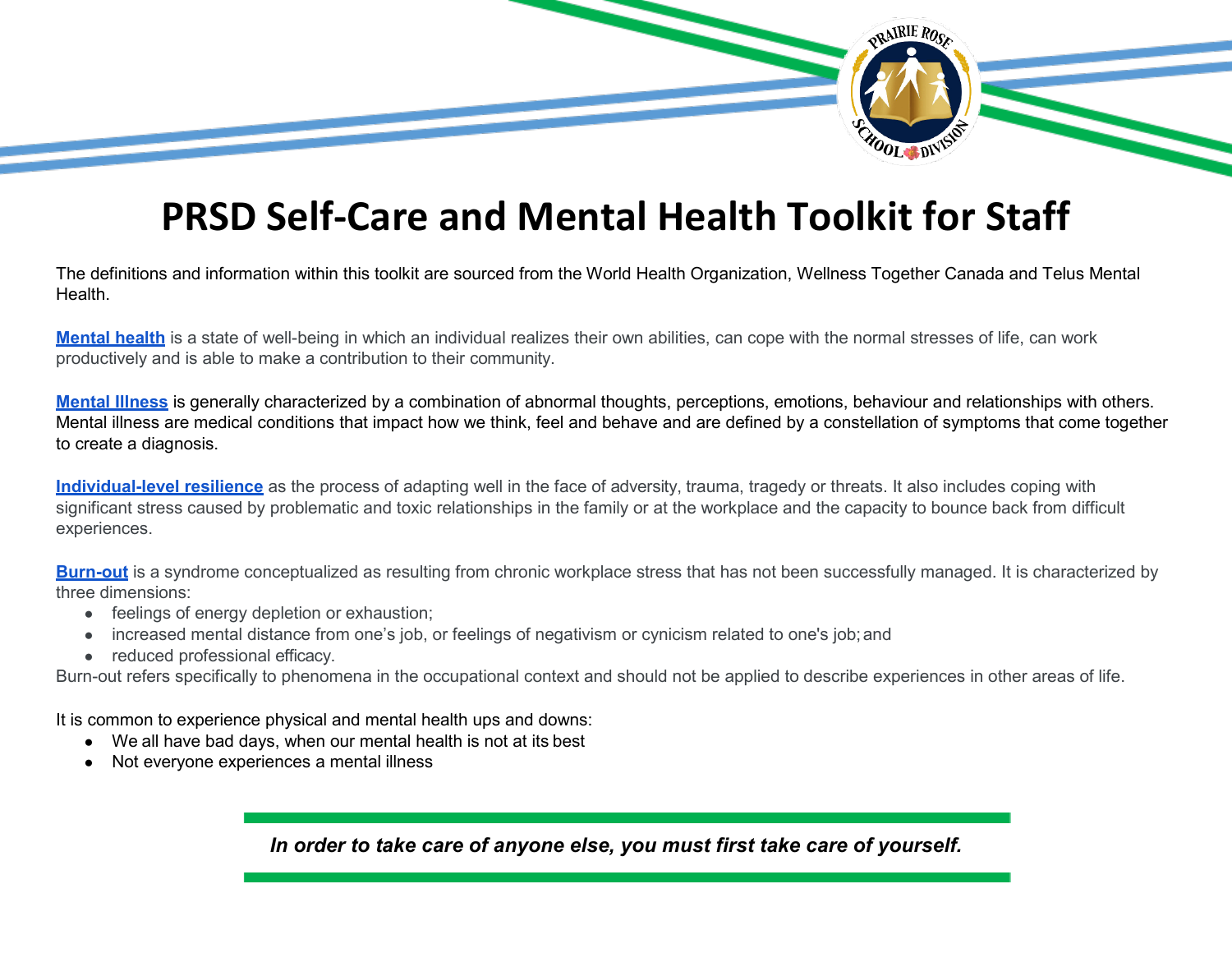NOTE: gain direct access to interventions and resources through the hyperlinks (blue and underlined).

| <b>HEALTHY</b>                                 |                                                                                                                                                                                                                                                                                                    |  |
|------------------------------------------------|----------------------------------------------------------------------------------------------------------------------------------------------------------------------------------------------------------------------------------------------------------------------------------------------------|--|
| <b>INDICATORS</b>                              | Solid support systems, healthy work relationships, feels "in control".                                                                                                                                                                                                                             |  |
| <b>IMPACT</b>                                  | Functioning at desired level.<br>Productive at home and at work.                                                                                                                                                                                                                                   |  |
| <b>INTERVENTIONS &amp;</b><br><b>RESOURCES</b> | Re-evaluate your goals and prioritize them. Evaluate the demands on you in terms of your goals and then identify your<br>ability to meet those demands.                                                                                                                                            |  |
|                                                | Learn how to say "no." Know your limits and stick to them. Whether in your personal or professional life, taking on more<br>than you can handle is a surefire recipe for stress.<br><b>Exercise</b> - Take time to exercise and take care of oneself                                               |  |
|                                                | Yoga - Manitoba Blue Cross offers a variety of resources to all.<br>Manitoba Blue Cross Group Plan - If you are enrolled in Manitoba Blue Cross Group Plan, check out the resources that<br>are available to you and your family.<br><b>Teacher</b><br><b>CUPE</b><br><b>Division Office Staff</b> |  |
|                                                | Healthy Eating - The food choices you make at work can impact your overall health.                                                                                                                                                                                                                 |  |
|                                                | <b>Mindfulness/Meditation - Take 5 practice</b>                                                                                                                                                                                                                                                    |  |
|                                                | Sleep Hygiene - Getting a good night's sleep                                                                                                                                                                                                                                                       |  |
|                                                | <b>Free Wellness Sign up</b> - Create an on-line account and access free resources to help support your being<br>Mental wellness and well-being.                                                                                                                                                   |  |
|                                                |                                                                                                                                                                                                                                                                                                    |  |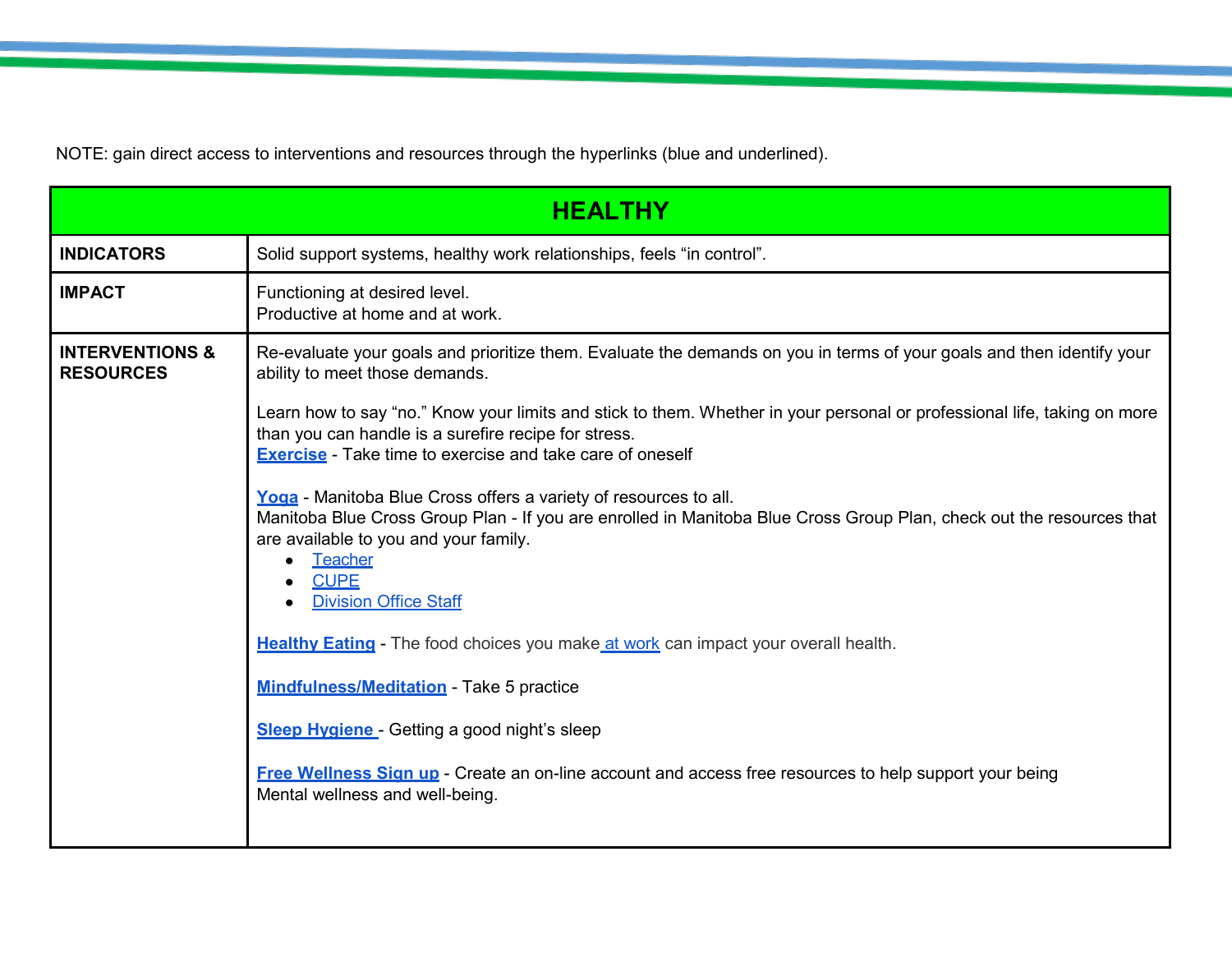| <b>STRESSED</b>                                |                                                                                                                                                                                                                                                                                                                                                                                                                                                                                                                                                                                                                                                                                                                                                                                                                                                                                                                                                                                                                                                                                           |  |
|------------------------------------------------|-------------------------------------------------------------------------------------------------------------------------------------------------------------------------------------------------------------------------------------------------------------------------------------------------------------------------------------------------------------------------------------------------------------------------------------------------------------------------------------------------------------------------------------------------------------------------------------------------------------------------------------------------------------------------------------------------------------------------------------------------------------------------------------------------------------------------------------------------------------------------------------------------------------------------------------------------------------------------------------------------------------------------------------------------------------------------------------------|--|
| <b>INDICATORS</b>                              | A constellation of symptoms:<br>some anxiety<br>sleep disturbances<br>reduced confidence<br>self-doubt<br>irritability<br>tension with team members<br>increasing sense of burnout<br>physical illness<br>emotional distress<br>difficulty functioning                                                                                                                                                                                                                                                                                                                                                                                                                                                                                                                                                                                                                                                                                                                                                                                                                                    |  |
| <b>IMPACT</b>                                  | Still functioning but not optimally.<br>Reduced focus and quality of performance.                                                                                                                                                                                                                                                                                                                                                                                                                                                                                                                                                                                                                                                                                                                                                                                                                                                                                                                                                                                                         |  |
| <b>INTERVENTIONS &amp;</b><br><b>RESOURCES</b> | Express your feelings instead of bottling them up. If something or someone is bothering you, communicate your<br>concerns in an open and respectful way. If you don't voice your feelings, resentment will build and the situation will<br>remain a source of stress.<br>MTS Member and Family Assistance Program - Counselling services to MTS members—and now their eligible family<br>members too—will be provided through HumanaCare, an integrated provider of counselling and support services in<br>Canada with more than 150 counsellors right here in Manitoba.<br><b>AbilitiCBT</b><br>AbilitiCBT is an internet-based cognitive behavioral therapy (iCBT) program that you can access from any device, any<br>time. Cognitive behavioral therapy is one of the most effective forms of therapy. It works by helping you understand and<br>change the thoughts, feelings and behaviors that are causing you problems. AbilitiCBT works the same way, but<br>virtually. AbilitiCBT's user-friendly platform makes it convenient to get help when you need it, where you need it. |  |

e de la construcción de la construcción de la construcción de la construcción de la construcción de la constru<br>La construcción

<u> Partie de la provincia de la p</u>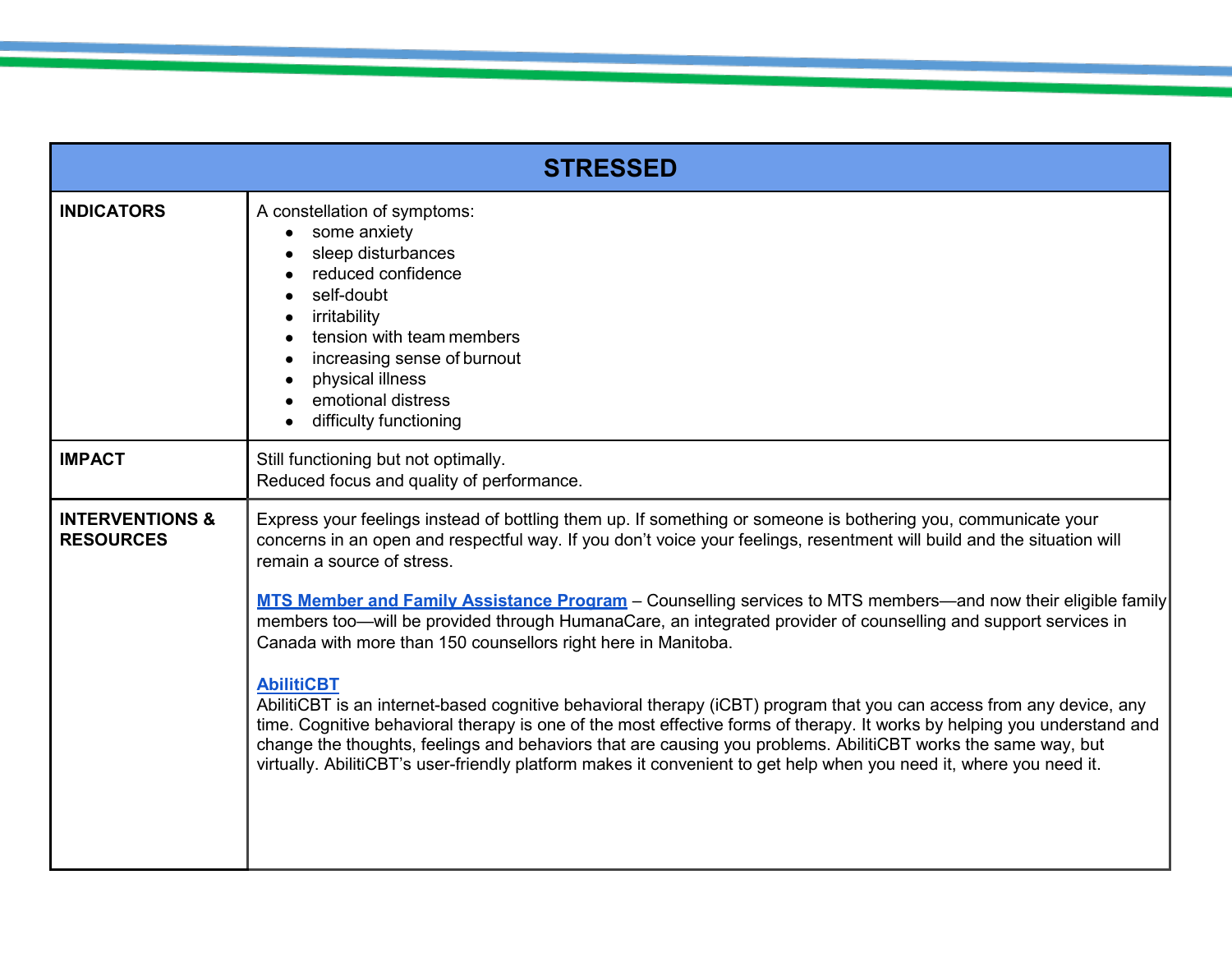## **[Mental Health Resources from Shared Health](https://sharedhealthmb.ca/covid19/providers/mental-health-resources/)** The Mental health and wellness resource finder provides a number of mental health, wellness and addictions supports and resources for you and those you care about. The following links provide you access to free resources that you might find helpful in dealing with day to day issues: ● [Managing](https://wellnesstogether.ca/en-CA/worry) Worry • Free counselling and health services to Manitobans of all ages during COVID-19 Pandemic **[Strengthening](https://wellnesstogether.ca/en-CA/relationships) Relationships** ● [Loneliness](https://wellnesstogether.ca/en-CA/loneliness) **[Stress](https://wellnesstogether.ca/en-CA/stress) [Strongest Families Institute](https://strongestfamilies.com/)** The Strongest Families Institute ICAN program provides adults with life skills to overcome anxiety, depression and stress, providing strategies to help cope with major life stressors. The program is available in two formats: • one-on-one or group-based telephone coaching, supported by a handbook or secure online format with a convenient app connection and other resources; or ● self-directed with no coaching to allow the person to work through the program at their own pace in a secure online or app format. Adults can self-refer to the SFI program by completing an online form at <https://login.strongestfamilies.com/signup/ican/page/1/> or by calling 1-866-470-7111. **[Care For All In Education](https://careforallineducation.com/)** During these difficult times, your mental health is a priority. Whether you are looking for up-to-date credible information to ease your mind, a free workshop to learn about resiliency, or quick daily coping tips, it is here. This site provides a diverse collection of quick and easy resources to support your mental health. **[211 Manitoba](https://mb.211.ca/about/)** is a free, confidential, 24/7 service that connects individuals to government, health, and social services that are available across the province. The service helps Manitobans who are looking to find the right community or social resource but don't know where to start. 211 Manitoba also makes it easy for service providers and first responders to direct others to the right resource.